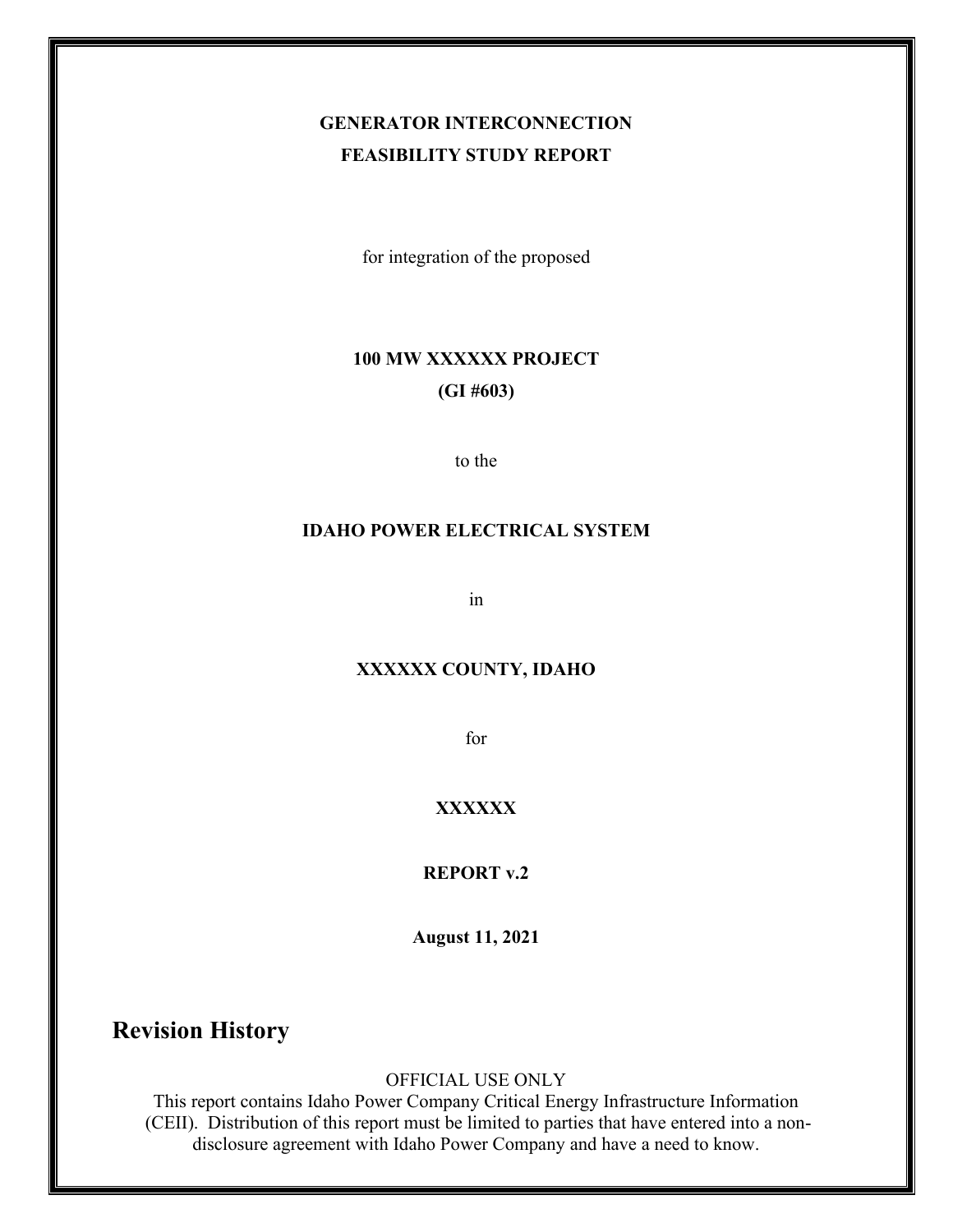| Date      | <b>Revision</b> | Initials | <b>Summary of Changes</b>                                 |
|-----------|-----------------|----------|-----------------------------------------------------------|
| 8/3/2021  |                 |          | $GMT$   Feasibility Study Report GI #603 – Original draft |
| 8/11/2021 |                 |          | GMT   Incorporated feedback from peer review              |

OFFICIAL USE ONLY

This report contains Idaho Power Company Critical Energy Infrastructure Information (CEII). Distribution of this report must be limited to parties that have entered into a nondisclosure agreement with Idaho Power Company and have a need to know.

ii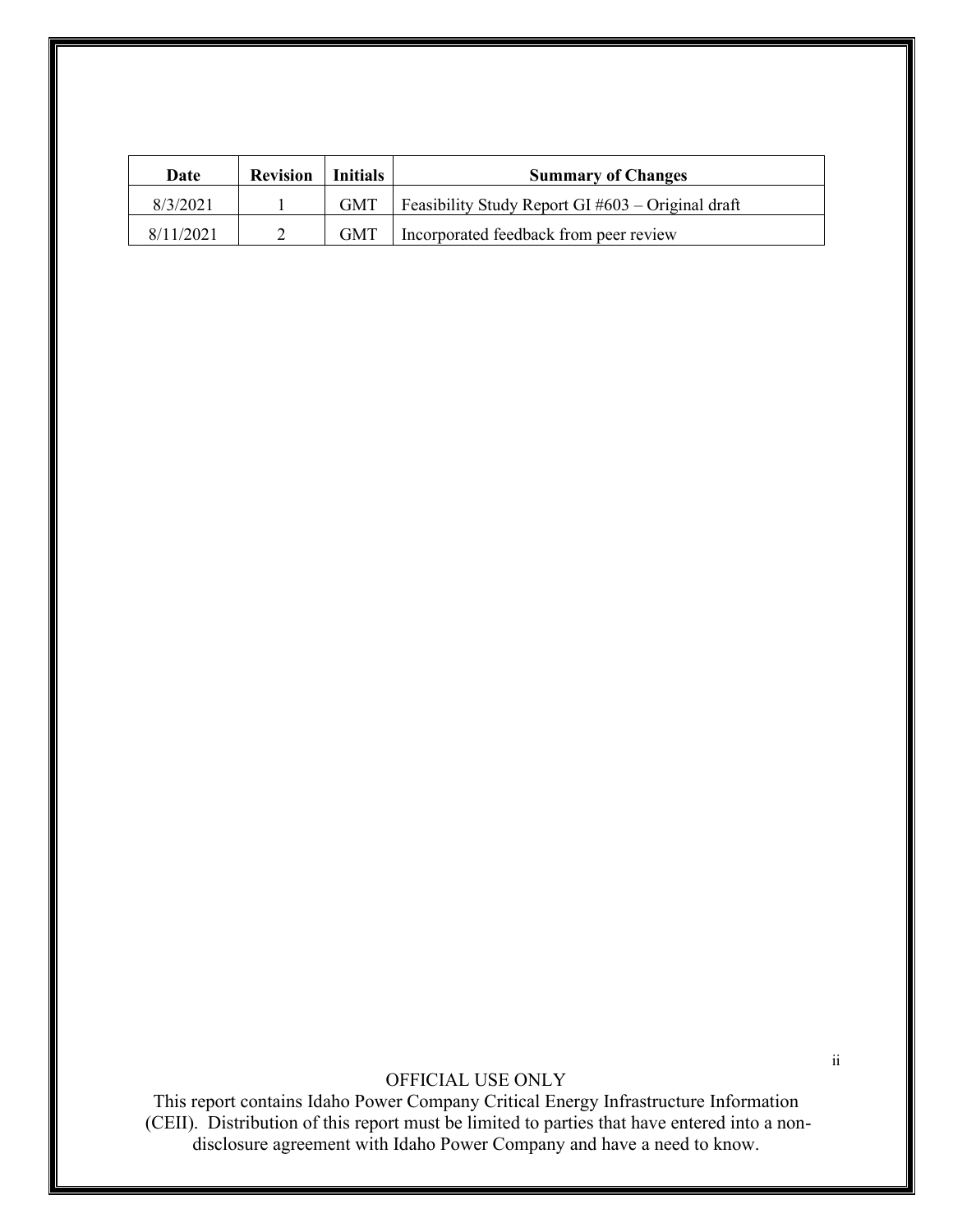# **Table of Contents**

| 1.0       |                                                                      |  |  |  |
|-----------|----------------------------------------------------------------------|--|--|--|
| 2.0       |                                                                      |  |  |  |
| 3.0       |                                                                      |  |  |  |
| 4.0       |                                                                      |  |  |  |
| 5.0       |                                                                      |  |  |  |
| 5.1       |                                                                      |  |  |  |
| 5.2       |                                                                      |  |  |  |
| 5.3       |                                                                      |  |  |  |
| 5.4       |                                                                      |  |  |  |
| 6.0       |                                                                      |  |  |  |
| 7.0       |                                                                      |  |  |  |
| 8.0       |                                                                      |  |  |  |
| 9.0       |                                                                      |  |  |  |
| 10.0      |                                                                      |  |  |  |
|           |                                                                      |  |  |  |
|           |                                                                      |  |  |  |
|           |                                                                      |  |  |  |
| $A-3.0$   |                                                                      |  |  |  |
| $A-4.0$   |                                                                      |  |  |  |
| $A - 5.0$ | WECC Coordinated Off-Nominal Frequency Load Shedding and Restoration |  |  |  |
|           |                                                                      |  |  |  |

# **List of Tables**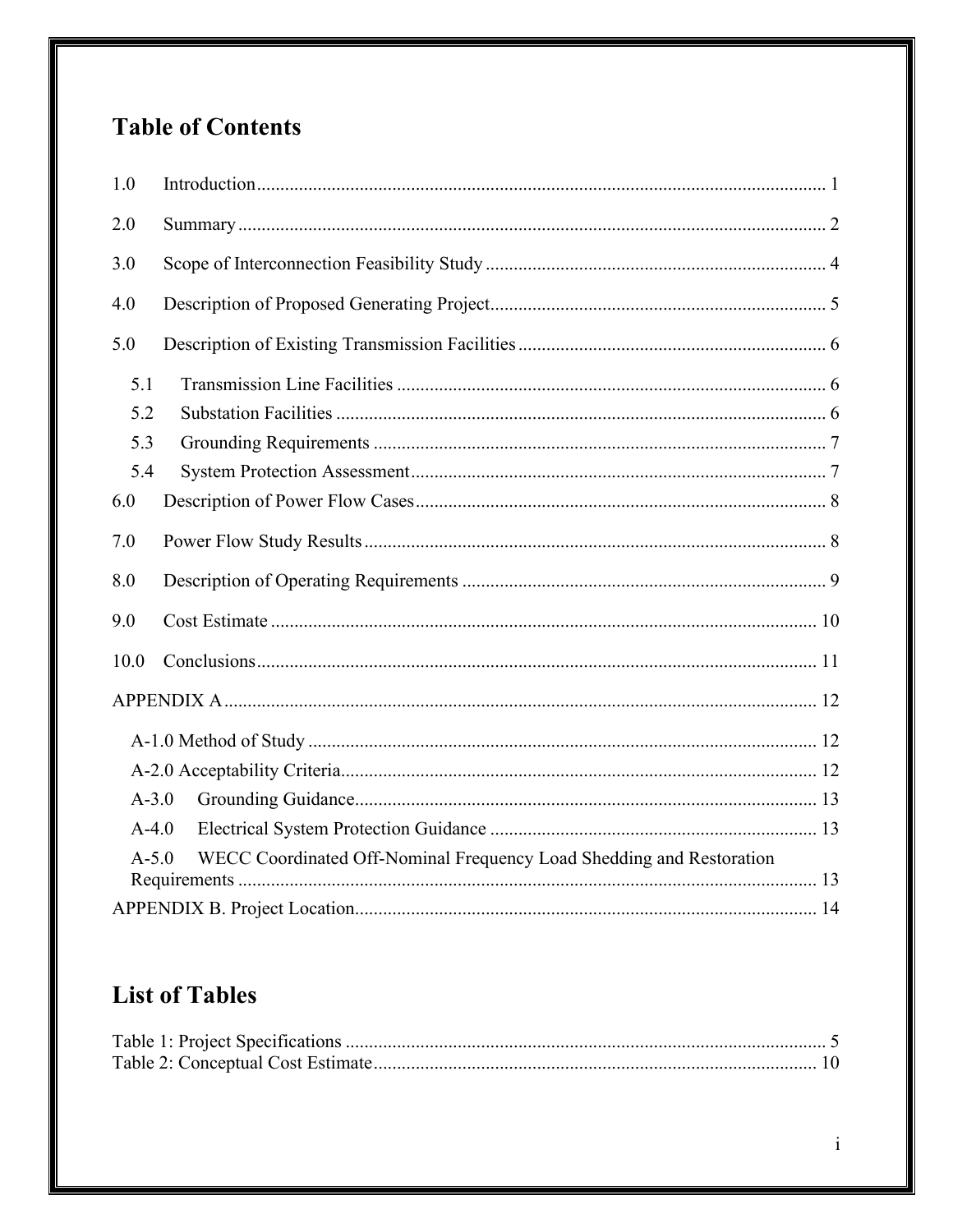# **List of Figures**

### OFFICIAL USE ONLY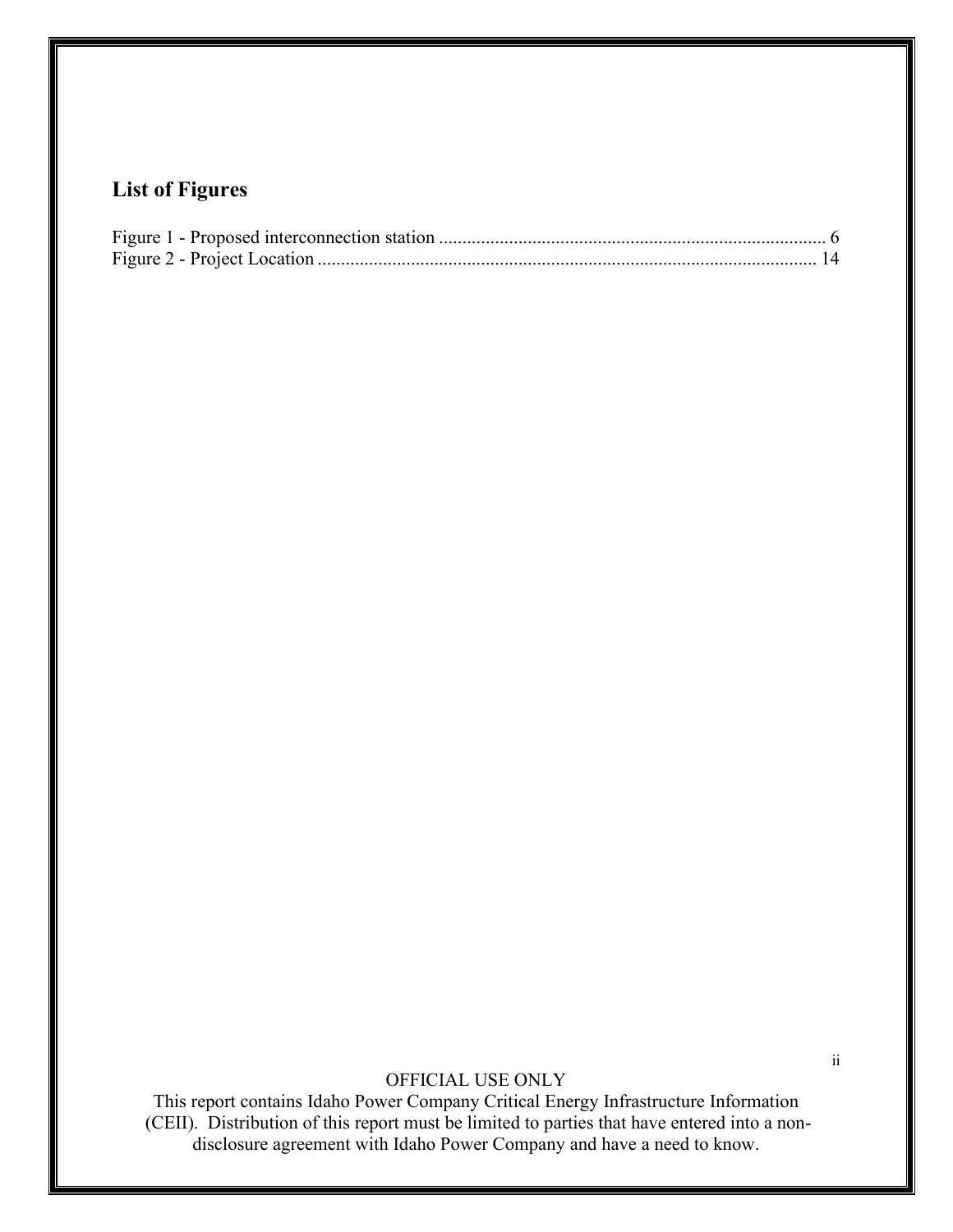### <span id="page-4-0"></span>**1.0 INTRODUCTION**

XXXXXX has contracted with Idaho Power to perform a Generator Interconnection Feasibility Study (FeS) for the integration of the proposed 100 MW XXXXXX (Project) located in Idaho Power's Western Idaho service territory in XXXXXX County, Idaho. Reference number GI #603 has been assigned to the Project in the Idaho Power GI queue.

The specific Point of Interconnection (POI) studied is a XXXXXX substation inserting the Project into the existing XXXXXX XXXXXX-XXXXX-XXXXXX transmission line, owned by Idaho Power, approximately 3.5 miles south of XXXXXX.

This report documents the basis for and the results of this FeS for the Generation Interconnection Customer. It describes the Project, the determination of interconnection feasibility and estimated costs for integrating the Project into the Idaho Power transmission system at XXXXXX.

#### OFFICIAL USE ONLY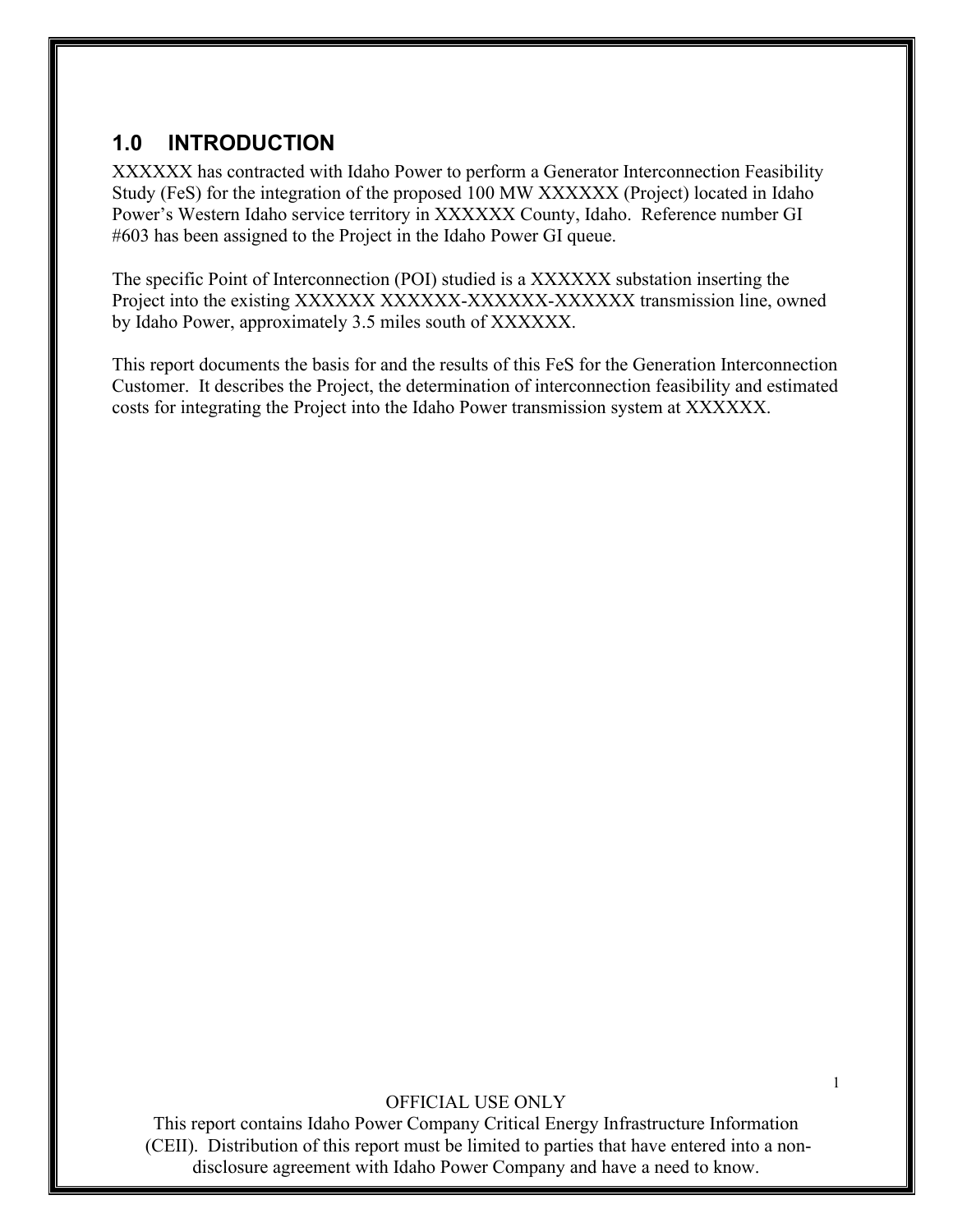### <span id="page-5-0"></span>**2.0 SUMMARY**

The feasibility of interconnecting the 100 MW XXXXXX Project, GI #603, to the XXXXXX-XXXXXX-XXXXXX XXXXXX line was evaluated.

Power flow analysis indicated that interconnecting the Project is feasible with the identified system upgrades. The Project will be required to control voltage in accordance with a voltage schedule as provided by Idaho Power's Grid Operations. Therefore, the Project will be required to install a plant controller for managing the real and reactive power output at the POI. A Phasor Measurement Unit device (PMU) at the POI and the installation and maintenance costs associated with communication circuits needed to stream PMU data may be required.

An Interconnection System Impact Study (SIS) is required to determine if any additional Interconnection Facilities or Network Upgrades are required to integrate the project into Idaho Power's transmission system. Energy Resource Interconnection Service and/or Network Resource Interconnection Service in and of themselves do not convey transmission service. In addition to Network Upgrades identified in the Interconnection System Impact Study:

- For Energy Resource Interconnection Service, the Interconnection Customer's ability to inject its Large Generating Facility output beyond the Point of Interconnection will depend on the existing capacity of Transmission Provider's Transmission System at such time as a transmission service request is made that would accommodate such delivery. The provision of firm Point-to-Point Transmission Service or Network Integration Transmission Service may require the construction of additional Network Upgrades.
- For Network Resource Interconnection Service, additional studies to reduce or eliminate congestion may be required and these studies may identify the need for additional upgrades. To the extent Interconnection Customer enters into an arrangement for long term transmission service for deliveries from the Large Generating Facility outside Transmission Provider's Transmission System, such request may require additional studies and upgrades in order for Transmission Provider to grant such request.

The total preliminary cost estimate to interconnect the XXXXXX, GI #603, as requested to the XXXXXX XXXXXX-XXXXXX-XXXXXX transmission line is **\$8,054,026**.

*It should be noted that the transmission line selected for interconnection is constructed as a XXXXXX line, operated at XXXXXX. Idaho Power's future transmission plans include converting this line to operate at XXXXXX; when that happens, the Project will need to have appropriate facilities to interconnect at XXXXXX.*

#### OFFICIAL USE ONLY

This report contains Idaho Power Company Critical Energy Infrastructure Information (CEII). Distribution of this report must be limited to parties that have entered into a nondisclosure agreement with Idaho Power Company and have a need to know.

 $\mathfrak{D}$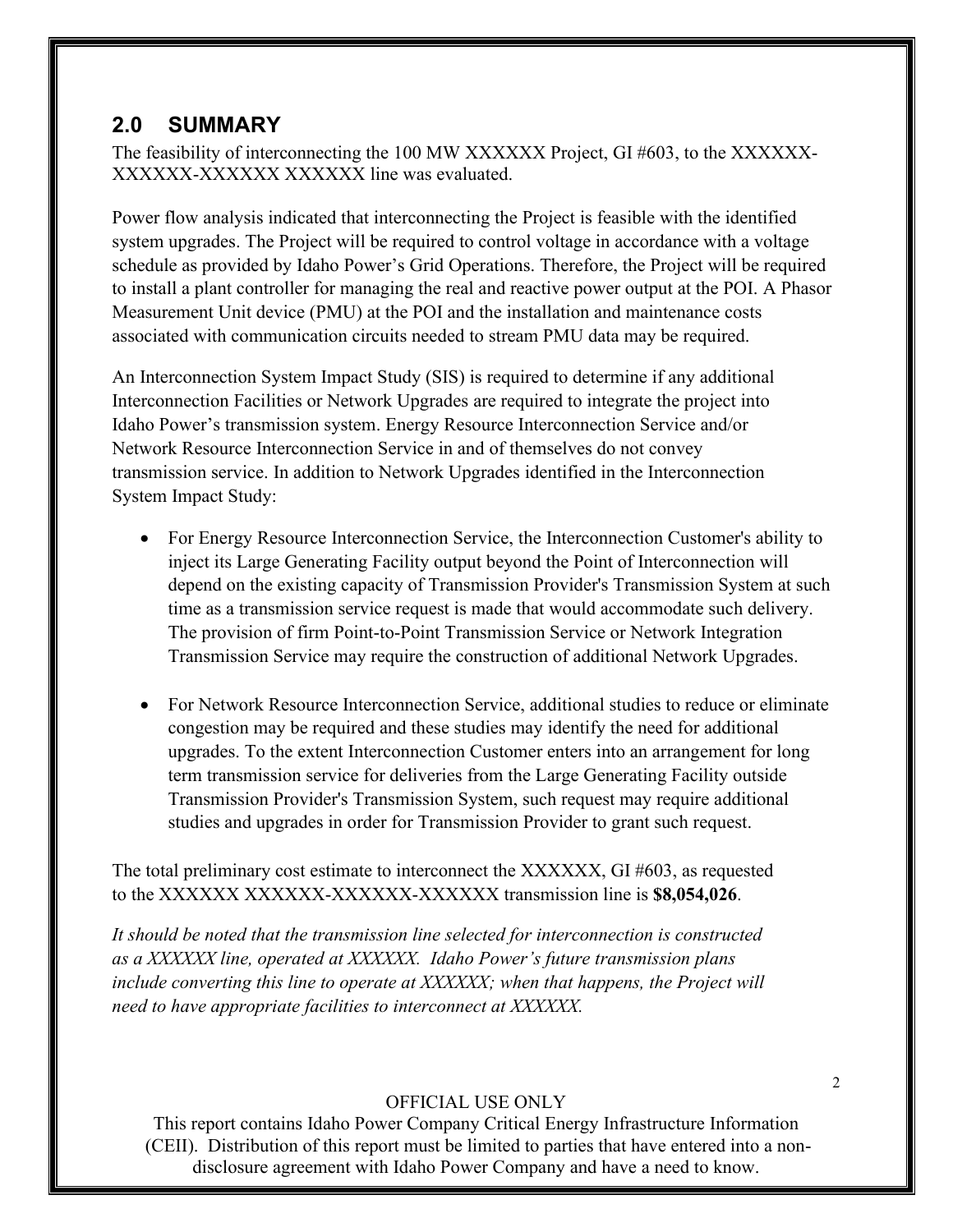The cost estimate includes Interconnection Facilities, Network Upgrades, and installation labor costs, indirect labor costs and general overheads, and a contingency allowance. These are cost estimates only and final charges to the customer will be based on the actual construction costs incurred. It should be noted that the preliminary cost estimate does not include the cost of the customer's equipment to construct the generation facility or the customer's interconnection facilities.

#### OFFICIAL USE ONLY

This report contains Idaho Power Company Critical Energy Infrastructure Information (CEII). Distribution of this report must be limited to parties that have entered into a nondisclosure agreement with Idaho Power Company and have a need to know.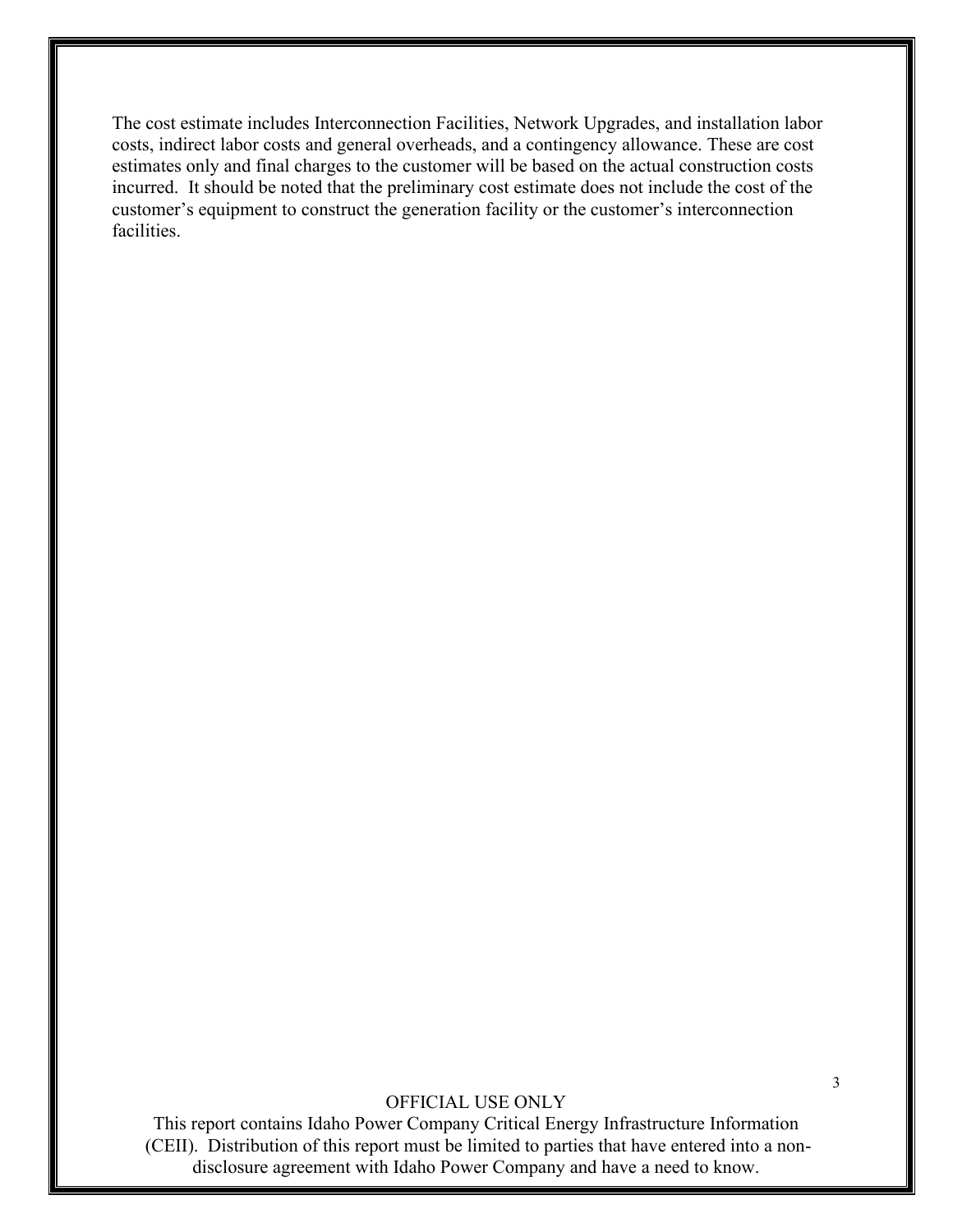# <span id="page-7-0"></span>**3.0 SCOPE OF INTERCONNECTION FEASIBILITY STUDY**

The Interconnection FeS was performed and prepared in accordance with Idaho Power Standard Generator Interconnection Procedures, to provide a preliminary evaluation of the feasibility of the interconnection of the proposed generating project to the local transmission system. As listed in the Interconnection FeS agreement, the Interconnection FeS report provides the following information:

- preliminary identification of any circuit breaker short circuit capability limits exceeded as a result of the interconnection;
- preliminary identification of any thermal overload or voltage limit violations resulting from the interconnection; and
- preliminary description and non-binding estimated cost of facilities required to interconnect the Large Generating Facility to the transmission system and to address the identified short circuit and power flow issues.

Generation projects in the Generator Interconnect queue prior to this project could impact the cost of interconnection.A current list of projects in Idaho Power's queue can be found in the Generation Interconnection folder located on the Idaho Power OASIS web site at the link shown below:

<http://www.oasis.oati.com/ipco/index.html>

#### OFFICIAL USE ONLY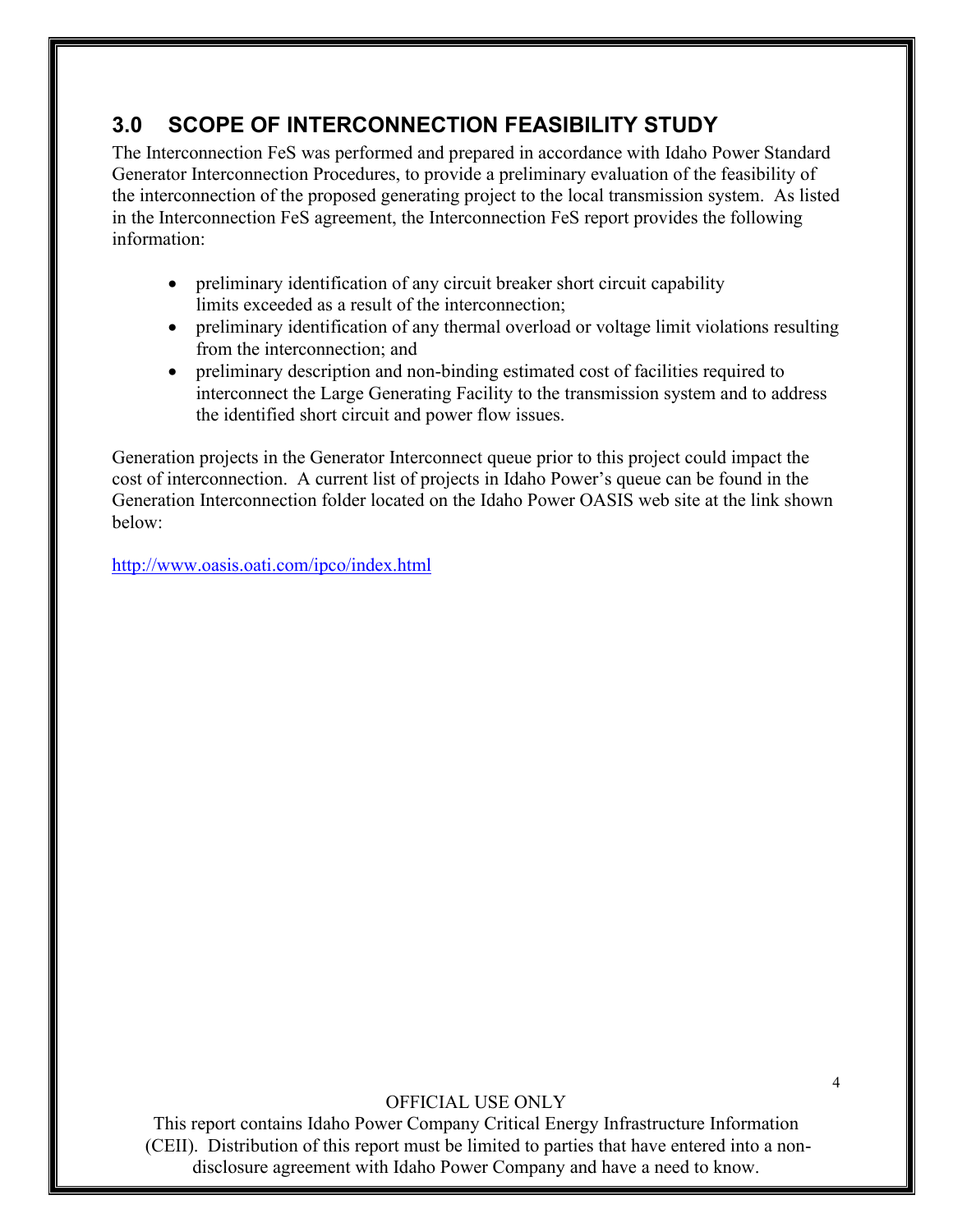## <span id="page-8-0"></span>**4.0 DESCRIPTION OF PROPOSED GENERATING PROJECT**

XXXXXX, GI #603, proposes to interconnect to the Idaho Power transmission system at XXXXXX with a total injection of 100 MW (maximum project output) supported by both solar and battery generation. The POI is approximately 3.5 miles south of XXXXXX on the XXXXXX XXXXXX-XXXXXX-XXXXXX transmission line. This project's requested inservice date is January 12, 2023.

<span id="page-8-1"></span>

| <b>POI</b> Location                             | XXXXXX, XXXXXX                                                                                                                                                                    |  |  |
|-------------------------------------------------|-----------------------------------------------------------------------------------------------------------------------------------------------------------------------------------|--|--|
| <b>Number and Type of Generators</b>            | 3,150 kVA PV Inverters<br>Quantity = 34 (APP list both 35 & 34, SLD shows<br><b>34)</b><br>3,150 kVA BESS Inverters<br>Quantity = 17 (APP list both 18 & 17, SLD shows<br>14 & 24 |  |  |
| <b>Individual Generator Nameplate</b><br>Rating | 3.15 MW<br>3150 kVA                                                                                                                                                               |  |  |
| <b>Total Output Power Rating</b>                | 107.1 MW PV<br>53.55 MW BESS                                                                                                                                                      |  |  |
| <b>Rated Power Factor</b>                       | $0.9$ Leading / 0.9 Lagging                                                                                                                                                       |  |  |
| <b>New Step-Up Transformer</b>                  | #1: 110 MVA, 3-phase, $138/34.5/13.8$ kV,<br>$Z = 8.5\%, X/R = 42$                                                                                                                |  |  |
| <b>Interconnection Voltage</b>                  | XXXXXX                                                                                                                                                                            |  |  |

#### **Table 1: Project Specifications**

#### OFFICIAL USE ONLY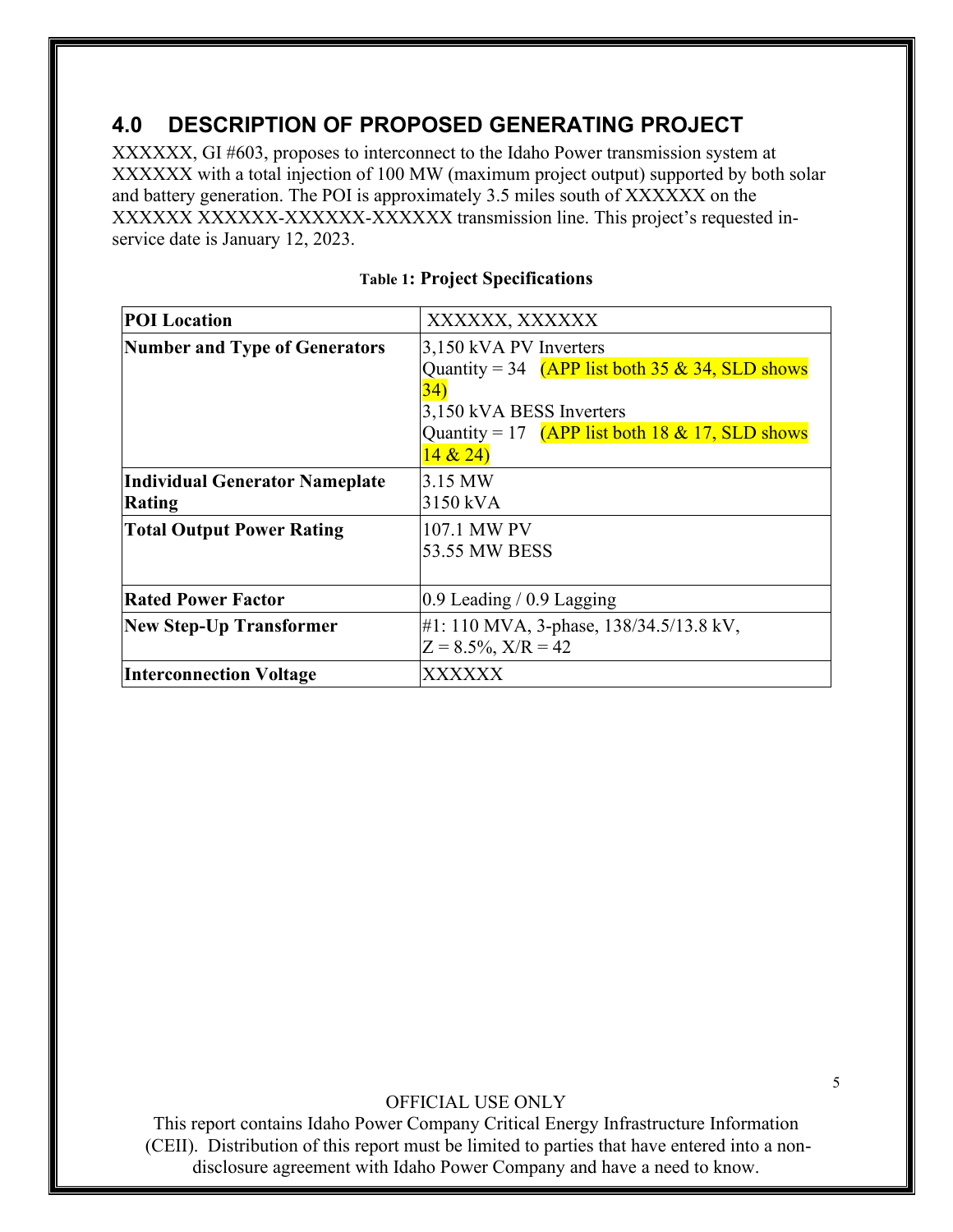# <span id="page-9-0"></span>**5.0 DESCRIPTION OF EXISTING TRANSMISSION FACILITIES**

The XXXXXX, GI #603, interconnection to the XXXXXX-XXXXXX-XXXXXX XXXXXX line was studied in this FeS.

Preliminary power flow analysis indicated that interconnection of a 100 MW injection at the POI considered in this study is feasible with the following transmission system improvements: a new XXXXXX class substation; rebuilding approximately two miles of the existing XXXXXX line from XXXXXX to XXXXXX with XXXXXX conductor.

A SIS will be required to determine specific network upgrades required to transfer the Project output of 100 MW to load.

#### <span id="page-9-1"></span>**5.1 Transmission Line Facilities**

The Project will be inserted in the XXXXXX-XXXXXX-XXXXXX XXXXXX line which is constructed as a XXXXXX line operating at XXXXXX. Idaho Power's future transmission plans include converting this line to operate at XXXXXX.

#### <span id="page-9-2"></span>**5.2 Substation Facilities**

A new XXXXXX substation will need to be constructed adjacent to the existing XXXXXX-XXXXXX-XXXXXX XXXXXX line. The line will be broken adjacent to the new substation and the line sections will be terminated in the substation as two individual lines along with the customer owned line in a manner similar to Figure 1.



#### **Figure 1 - Proposed interconnection station**

#### OFFICIAL USE ONLY

<span id="page-9-3"></span>This report contains Idaho Power Company Critical Energy Infrastructure Information (CEII). Distribution of this report must be limited to parties that have entered into a nondisclosure agreement with Idaho Power Company and have a need to know.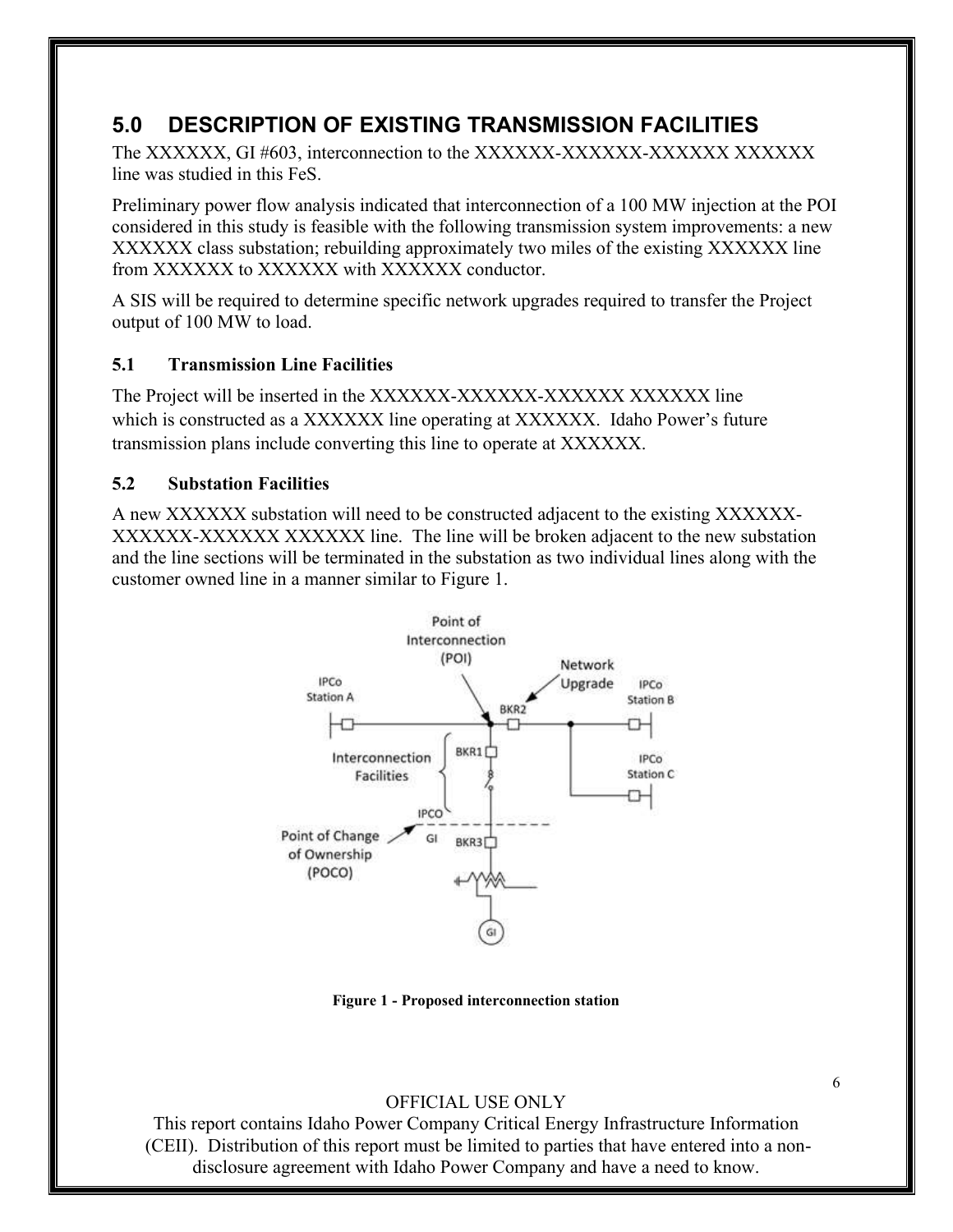The new substation will include protective relaying systems for all three lines, SCADA, communications, and a Generation Interconnection metering package. The POI will be as indicated above.

#### <span id="page-10-0"></span>**5.3 Grounding Requirements**

The proposed XXXXXX Wye-Grounded/Wye-Grounded with Delta Tertiary transformers specified in the Idaho Large Generator Interconnection Request for XXXXXX, GI #603, should provide an adequate ground source for transmission line protection/relaying.

Grounding requirements and acceptability criteria are found in Appendix A.

#### <span id="page-10-1"></span>**5.4 System Protection Assessment**

Short Circuit details at approximate interconnect location:

The projected fault currents are within the ratings for all existing breakers with the addition of GI #603.

Fault duty at each of the breakers with and without the generation.

| <b>Fault Study (with GI #603)</b> |                   |                   |        |
|-----------------------------------|-------------------|-------------------|--------|
| Location                          | <b>SLG</b><br>(A) | <b>LTL</b><br>(A) | 3PH(A) |
| <b>XXXXXX</b>                     | 18609             | 13569             | 15797  |
| <b>XXXXXX</b>                     | 22139             | 17455             | 20027  |
| <b>XXXXXX</b>                     | 8745              | 11063             | 13072  |
| <b>XXXXXX POI</b>                 | 11613             | 12031             | 13938  |

| Fault Study (w/ out GI #603) |                   |                   |        |
|------------------------------|-------------------|-------------------|--------|
| Location                     | <b>SLG</b><br>(A) | <b>LTL</b><br>(A) | 3PH(A) |
| <b>XXXXXX</b>                | 17694             | 13022             | 15113  |
| <b>XXXXXX</b>                | 21742             | 17224             | 19620  |
| <b>XXXXXX</b>                | 9049              | 10912             | 12809  |

#### OFFICIAL USE ONLY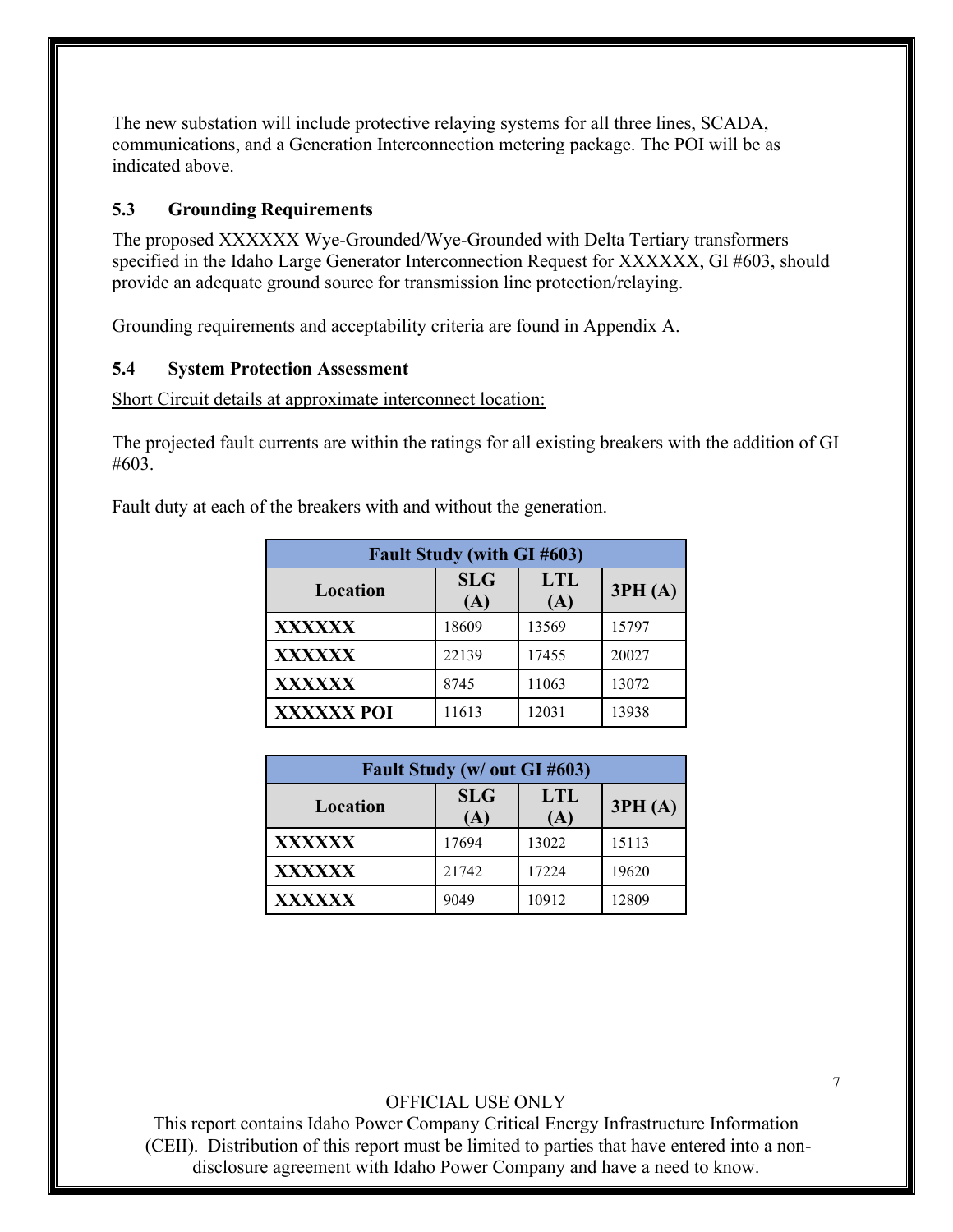# <span id="page-11-0"></span>**6.0 DESCRIPTION OF POWER FLOW CASES**

PowerWorld simulator software was used to evaluate the power flow case and determine the impact of the Project. The 22HS2-OP.pwb WECC Base Case was used without modification except the addition of the Project and GI #562.

# <span id="page-11-1"></span>**7.0 POWER FLOW STUDY RESULTS**

Power Flow Analysis was performed on the cases described above. The base cases were used to simulate the impact of the proposed XXXXXX, GI #603, 100 MW Project interconnection during normal and contingency operating conditions (TPL-001). Mitigation of any adverse changes in loading or voltage from pre- to post-Project was identified.

The contingencies simulated include:

- All transformers and transmission lines in the local area of the proposed Project.
- The proposed project.

The results of the power flow studies were evaluated using WECC/NERC planning standards and Idaho Power planning standards. The power flow analysis related evaluation criteria that were used are summarized below:

- All transmission facilities must remain within their thermal limits.
- Pre-contingency bus voltages within the study area must be between 0.95 per unit and 1.05 per unit.
- Maximum voltage deviation allowed at all buses under contingency conditions will be 5% for N-1 (NERC Category B).

Power flow solution was achieved for all the N-1 and credible N-2 outages simulated. Key findings from the power flow analysis are as follows:

• Overloading. For the N-1 contingency of an internal breaker fault in XXXXXX 202A, the XXXXXX line section from the POI substation to XXXXXX Tap overloads to  $\sim$ 112% of its emergency rating due to approximately two miles of smaller conductor. To mitigate this contingency the Project will need to rebuild this two-mile section.

For the N-2 contingency of the common structure XXXXXX-XXXXXX XXXXXX line and the XXXXXX-XXXXXX-XXXXXXX XXXXXXX line, the XXXXXX 69 kV line overloads to  $\sim$ 116% of its emergency rating. Mitigating this overload has been assigned to a senior queue project.

- Voltage Deviation. There were no significant voltage deviations in the power flow analysis.
- Voltage Violations. There no significant voltage violations in the power flow analysis.

#### OFFICIAL USE ONLY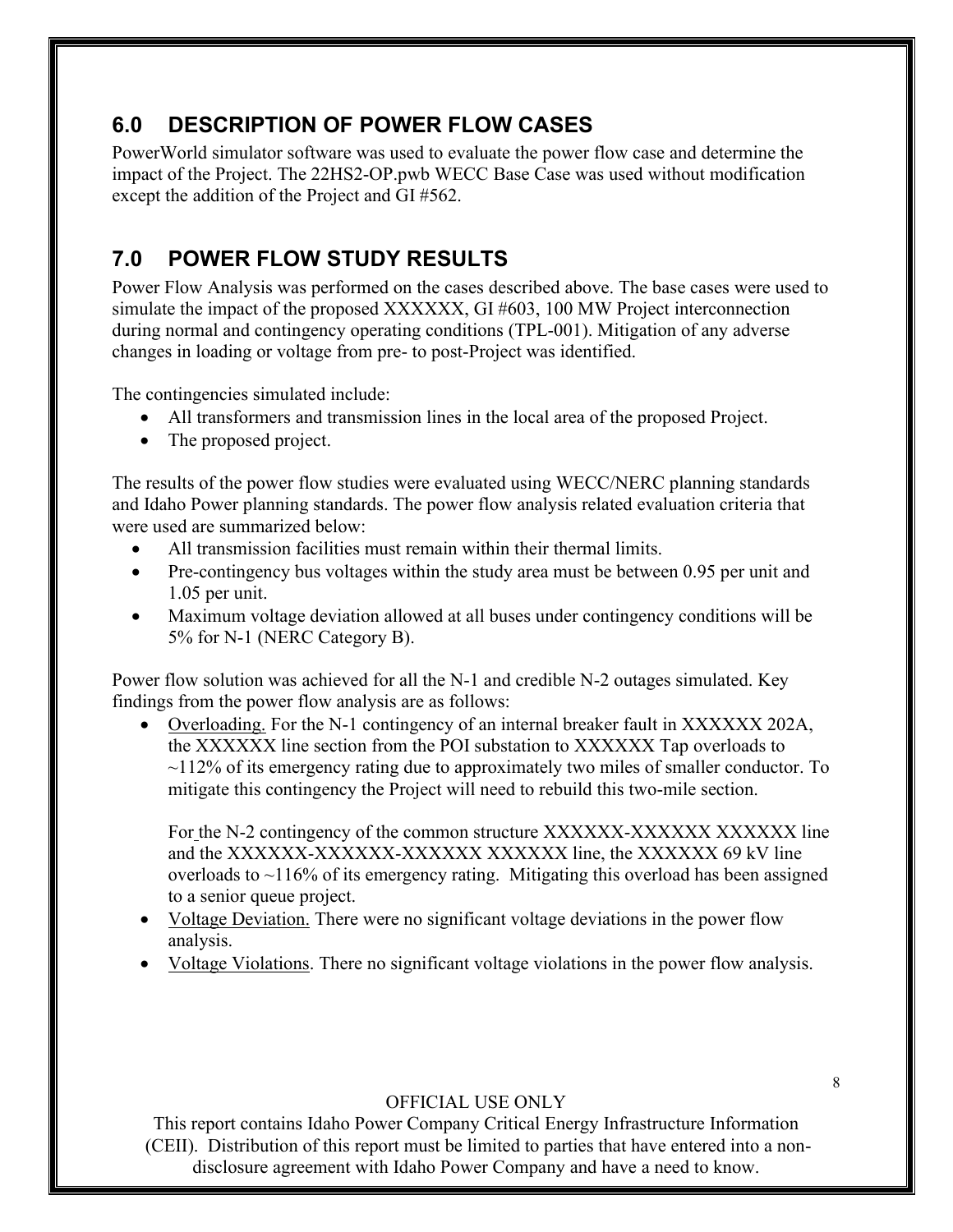# <span id="page-12-0"></span>**8.0 DESCRIPTION OF OPERATING REQUIREMENTS**

The installed reactive power capability of the Project must have a power factor operating range of 0.95 leading to 0.95 lagging at the POI over the range of real power output. At full output of 100 MW, the Project would need to be able to provide approximately +/- 31.2 MVAr reactive support plus the reactive energy consumed by the customer's own facilities. Based on the information provided the customer's facilities would require approximately 19 MVAr of reactive support.

Identification of any additional equipment required at the Project to meet reactive power capability interconnection requirements will be provided in the SIS.

The Project will be required to control voltage in accordance with a voltage schedule as provided by Idaho Power Grid Operations. The Project is required to install a plant controller for managing the real and reactive power output of the 100 MW Project at the POI.

The Project is required to comply with the applicable Voltage and Current Distortion Limits found in IEEE Standard 519-1992 *IEEE Recommended Practices and Requirements for Harmonic Control in Electrical Power Systems*.

#### OFFICIAL USE ONLY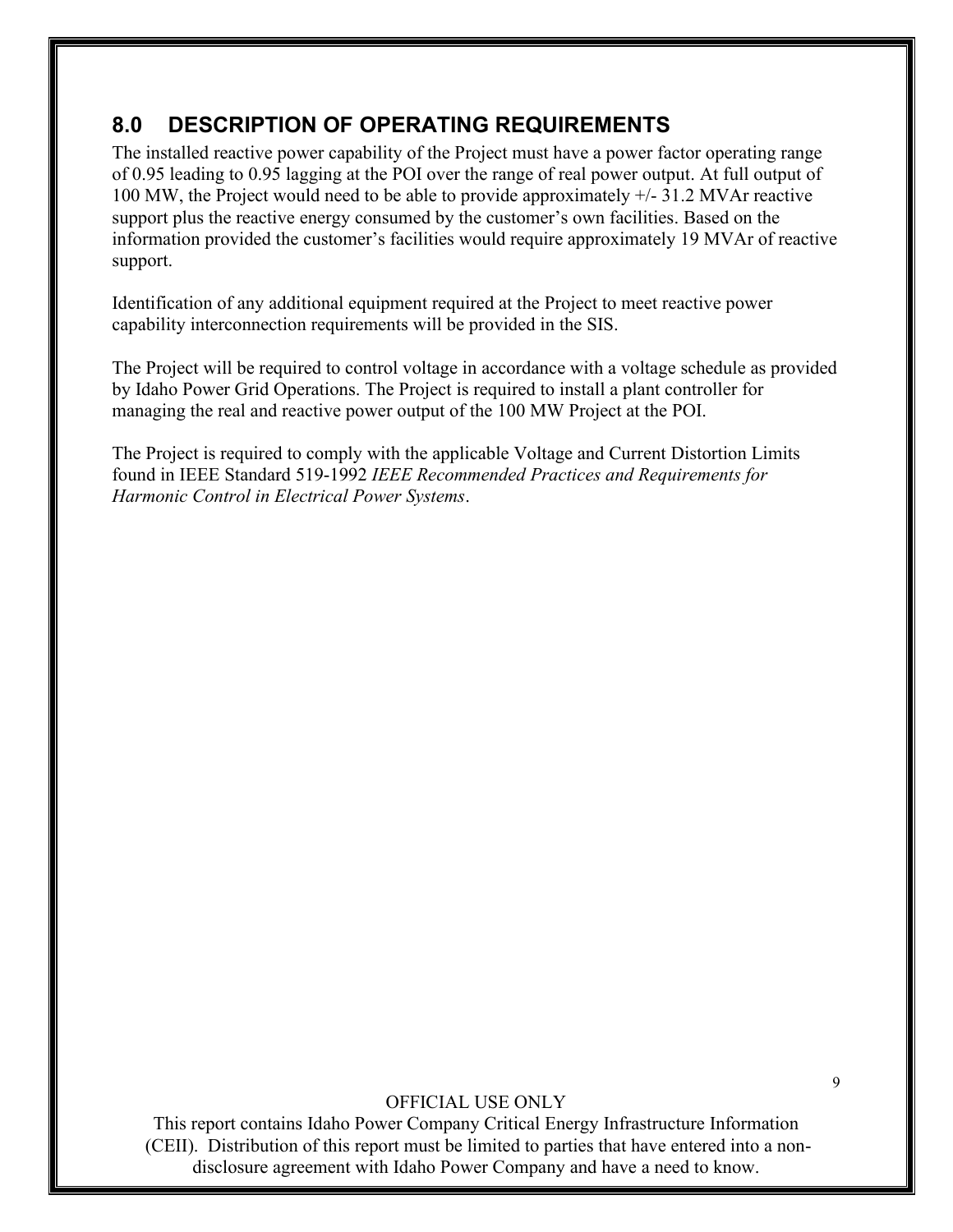### <span id="page-13-0"></span>**9.0 COST ESTIMATE**

The following section describes the cost estimate for the Project.

The following upgrades will be required to facilitate the interconnection of XXXXXX Solar, GI #603:

- Construct a new XXXXXX interconnection substation.
- Install generation interconnection package at the POI. This includes a XXXXXX power circuit breaker, SEL-421 protective relay, required 3-phase potential transformers (PTs) and 3-phase current transformers (CTs), Revenue Metering, SCADA and remote connectivity.
- Install a XXXXXX power circuit breaker to provide protection systems for the two line sections.
- Line work to break existing line and terminate each end at substation.
- Rebuild approximately two miles of the existing XXXXXX-XXXXXX-XXXXXX XXXXXX Line.
- Note that this cost estimate does not include the cost of the customer's equipment/facilities or required communication circuits.
- These are estimated costs only and final charges to the customer will be based on the actual construction costs incurred.

<span id="page-13-1"></span>

| <b>Item of Work</b>                                      | <b>Estimate</b> |
|----------------------------------------------------------|-----------------|
| Substation construction and Generation                   |                 |
| interconnection and protection package                   | \$3,957,255     |
| Transmission upgrades                                    | \$2,144,280     |
| Unloaded costs                                           | \$6,101,535     |
| Contingency $20\%$ (1)                                   | \$1,220,307     |
| Total unloaded costs                                     | \$7,321,842     |
| Overheads (2)                                            | \$732,184       |
| Total Conceptual-level Cost Estimate in 2020 dollars (3) | \$8,054,026     |

#### **Table 2: Conceptual Cost Estimate**

(1) Contingency is added to cover the unforeseen costs in the estimate. These costs can include unidentified design components, material cost increases, labor estimate shortfalls, etc.

(2) Overhead costs cover the indirect costs associated with the Project.

(3) This cost estimate includes direct equipment, material, labor, overheads, and contingency as shown.

These are non-binding conceptual level cost estimates that will be further refined upon the request and completion of Transmission and Distribution System Impact Studies.

#### OFFICIAL USE ONLY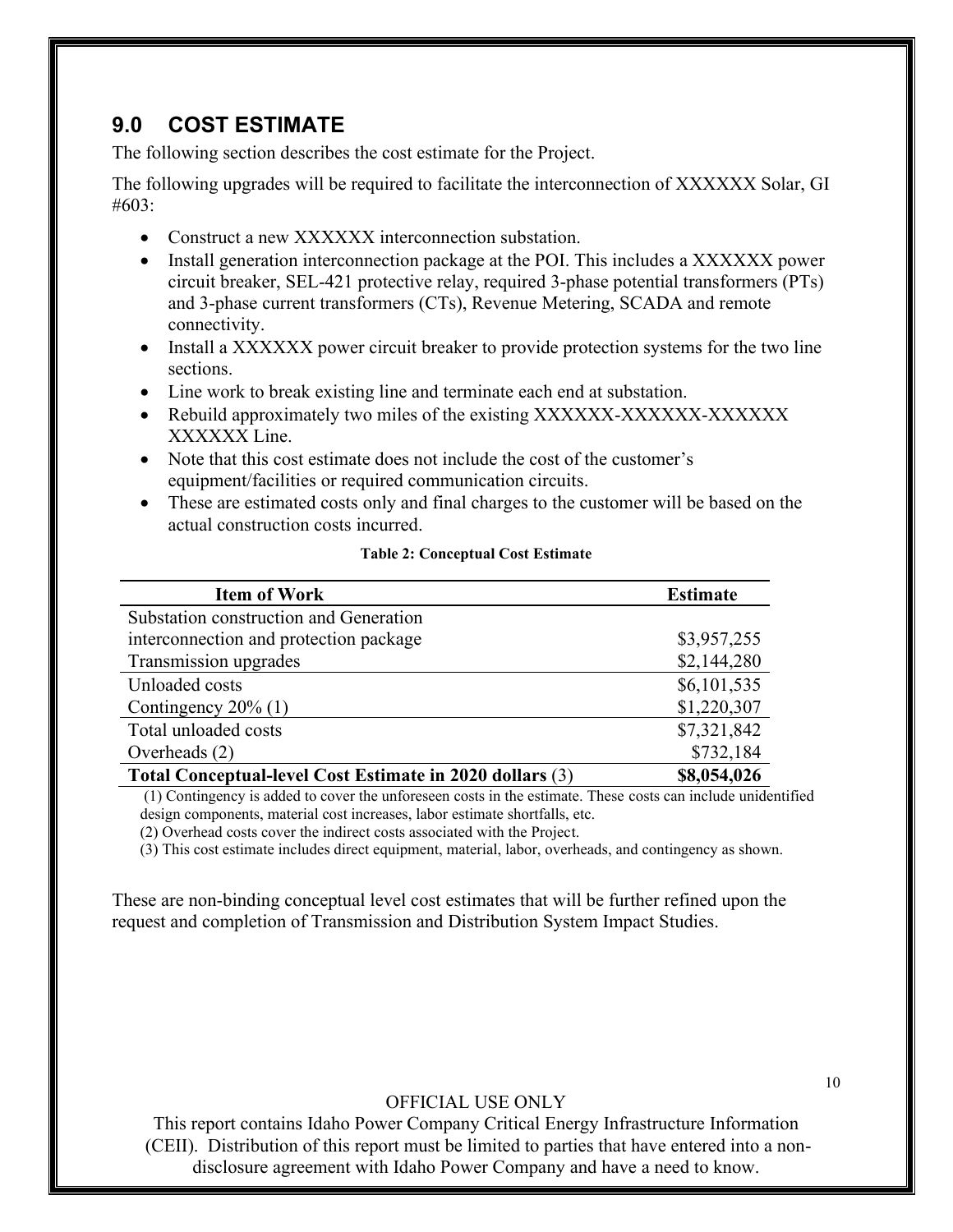### <span id="page-14-0"></span>**10.0 CONCLUSIONS**

The requested interconnection of the XXXXXX, GI #603, to the XXXXXX-XXXXXX-XXXXXX XXXXXX line in Idaho Power's Western Idaho operating area was studied.

The results of this study work confirm that it is feasible to interconnect the Project to the existing XXXXXX-XXXXX-XXXXXXXXXXXXXXX line. The results from the power flow analysis and short-circuit analysis confirm that the interconnection of the Project with the identified upgrades will not have significant impact on the local transmission system.

A SIS is required to determine the specific Transmission Network Upgrades required to integrate the Project as a Network Resource and to evaluate the system impacts (thermal overload, voltage, transient stability, reactive margin).

Generator interconnection service (either as an Energy Resource or a Network Resource) does not in any way convey any right to deliver electricity to any specific customer or point of delivery. Transmission requirements to integrate the Project will be determined during the SIS phase of the generator interconnection process.

#### OFFICIAL USE ONLY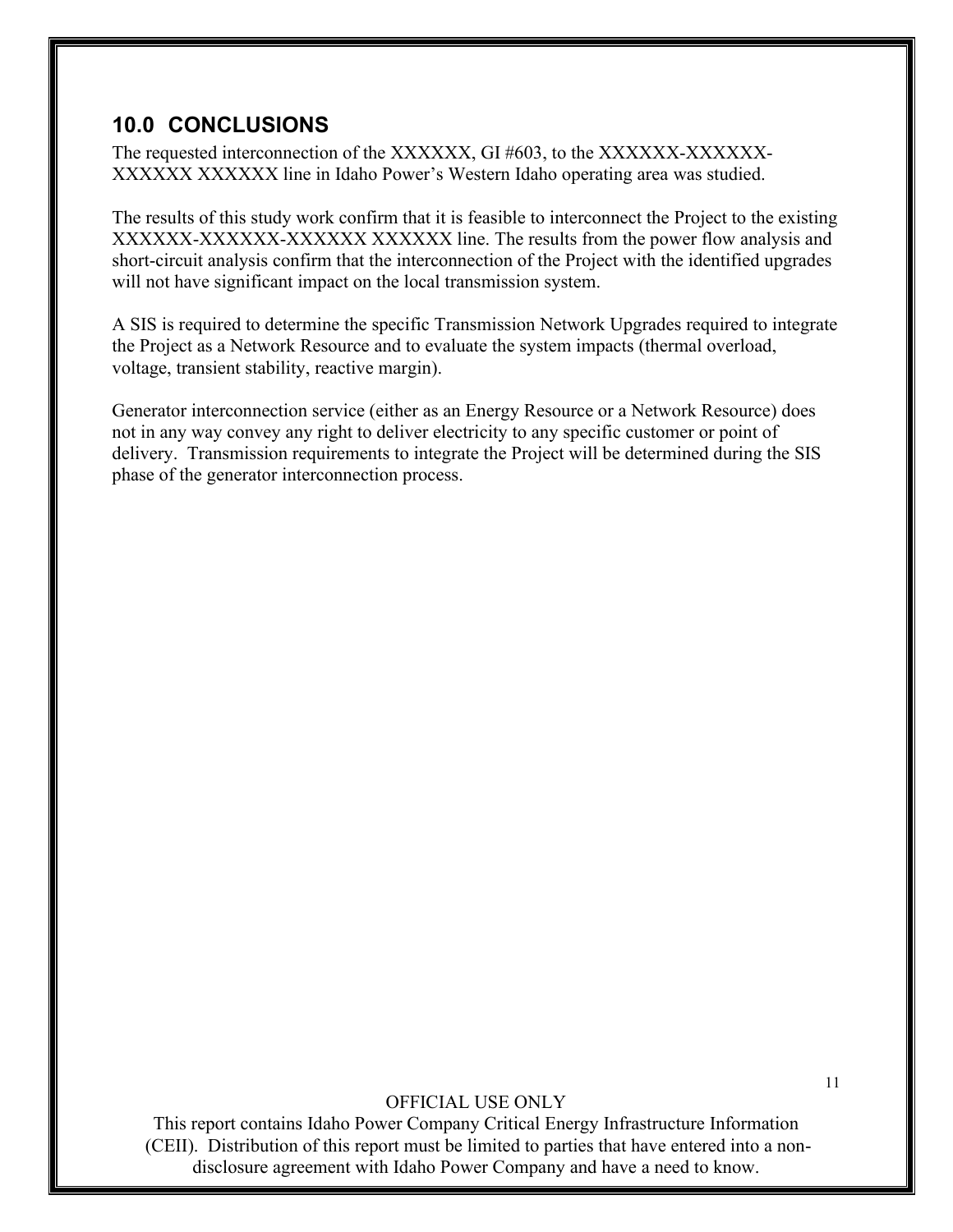### **APPENDIX A**

#### <span id="page-15-1"></span><span id="page-15-0"></span>**A-1.0 Method of Study**

The FeS plan inserts the Project up to the maximum requested injection into the selected Western Electric Coordinating Council (WECC) power flow case and then, using Power World Simulator or GE's Positive Sequence Load Flow (PSLF) analysis tool, the impacts of the new resource on Idaho Power's transmission system (lines, transformers, etc.) within the study area are analyzed. The WECC and Idaho Power reliability criteria and Idaho Power operating procedures were used to determine the acceptability of the configurations considered. For distribution feeder analysis, Idaho Power utilizes Advantica's SynerGEE Software.

#### <span id="page-15-2"></span>**A-2.0 Acceptability Criteria**

The following acceptability criteria were used in the power flow analysis to determine under which system configuration modifications may be required:

The continuous rating of equipment is assumed to be the normal thermal rating of the equipment. This rating will be as determined by the manufacturer of the equipment or as determined by Idaho Power. Less than or equal to 100% of continuous rating is acceptable.

Idaho Power's Voltage Operating Guidelines were used to determine voltage requirements on the system; this specifies, in part, that distribution voltages, under normal operating conditions, are to be maintained within plus or minus 5% (0.05 per unit) of nominal everywhere on the feeder. Therefore, voltages greater than or equal to 0.95 pu voltage and less than or equal to 1.05 pu voltage are acceptable.

Voltage flicker during starting or stopping the generator is limited to 5% as measured at the POI, per Idaho Power's T&D Advisory Information Manual.

Idaho Power's Reliability Criteria for System Planning was used to determine proper transmission system operation.

All customer generation must meet IEEE 519 and ANSI C84.1 Standards.

All other applicable national and Idaho Power standards and prudent utility practices were used to determine the acceptability of the configurations considered.

The stable operation of the system requires an adequate supply of volt-amperes reactive (VAr) to maintain a stable voltage profile under both steady-state and dynamic system conditions. An inadequate supply of VArs will result in voltage decay or even collapse under the worst conditions.

#### OFFICIAL USE ONLY

This report contains Idaho Power Company Critical Energy Infrastructure Information (CEII). Distribution of this report must be limited to parties that have entered into a nondisclosure agreement with Idaho Power Company and have a need to know.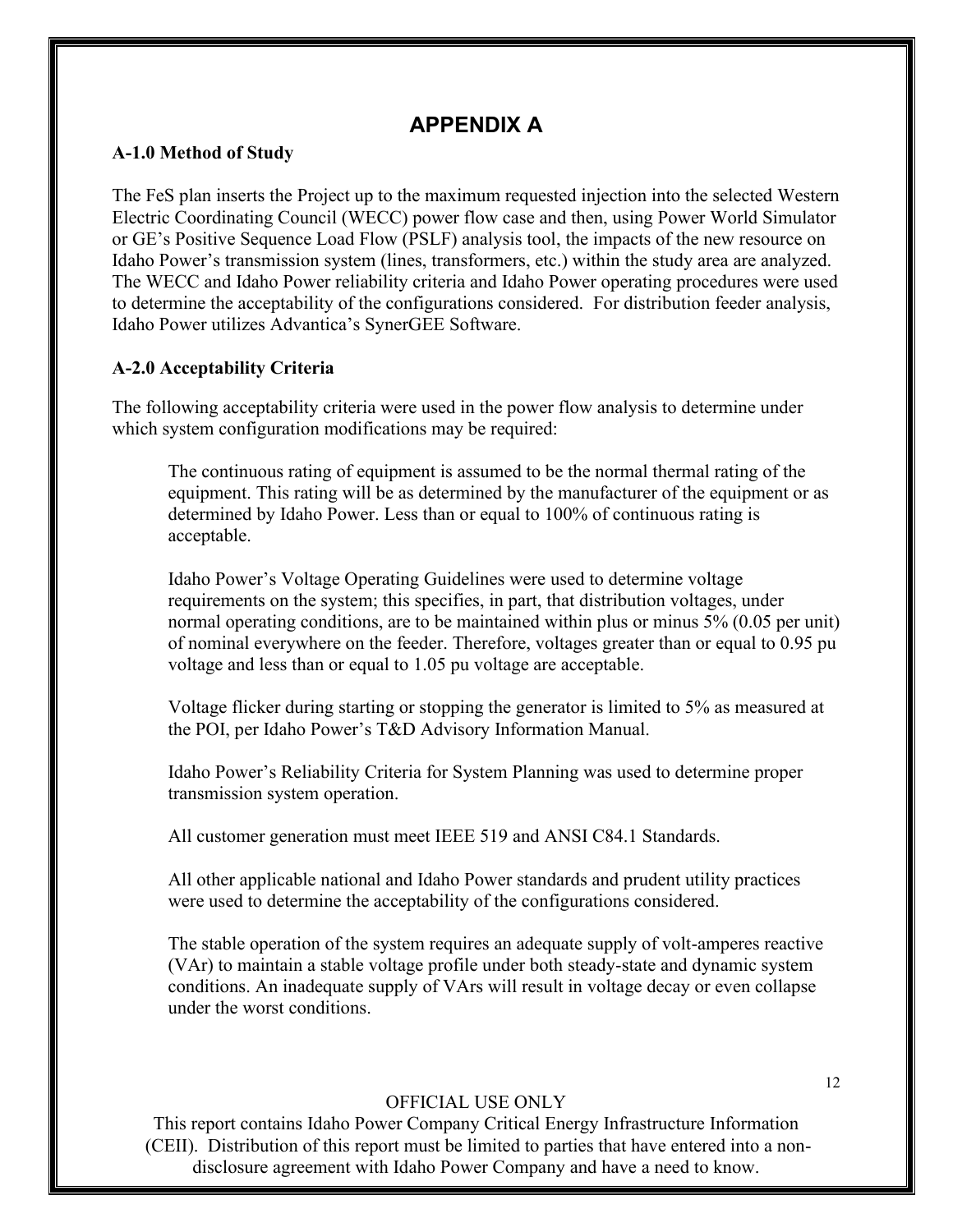Equipment/line/path ratings used will be those that are in use at the time of the study or that are represented by Idaho Power upgrade projects that are either currently under construction or whose budgets have been approved for construction in the near future. All other potential future ratings are outside the scope of this study. Future transmission changes may, however, affect current facility ratings used in the study.

#### <span id="page-16-0"></span>**A-3.0 Grounding Guidance**

Idaho Power requires interconnected transformers to limit their ground fault current to 20 amps at the POI.

#### <span id="page-16-1"></span>**A-4.0 Electrical System Protection Guidance**

Idaho Power requires electrical system protection per Requirements for Generation Interconnections found on the Idaho Power Web site,

**<http://www.idahopower.com/pdfs/BusinessToBusiness/facilityRequirements.pdf>**

#### <span id="page-16-2"></span>**A-5.0 WECC Coordinated Off-Nominal Frequency Load Shedding and Restoration Requirements**

Idaho Power requires frequency operational limits to adhere to WECC Under-frequency and Over-frequency Limits per the WECC Coordinated Off-Nominal Frequency Load Shedding and Restoration Requirements available upon request.

**<http://www.idahopower.com/pdfs/BusinessToBusiness/facilityRequirements.pdf>**

#### OFFICIAL USE ONLY